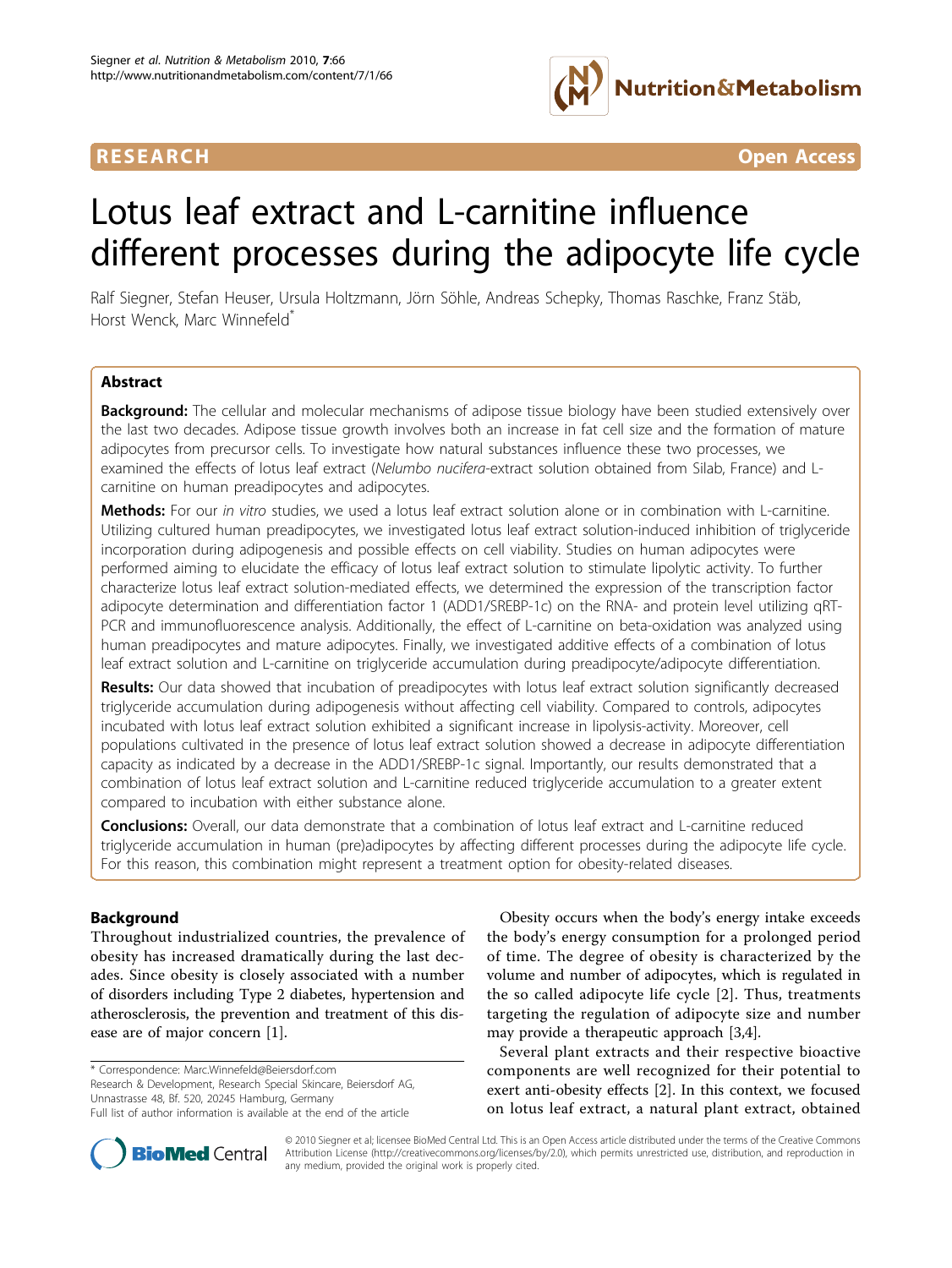from the leaves of Nelumbo nucifera. Nelumbo nucifera is also known as the sacred lotus and all parts of this plant have been used as traditional medicines in China and India [\[5](#page-8-0)]. Lotus leaf extract contains multiple bioactive components such as flavonoids [[6\]](#page-8-0), flavonoid glycosides [[7\]](#page-8-0) and alkaloids [[8](#page-8-0)]. In obese mice, it has been reported that lotus leaf extract prevented the increase in body weight, inhibited absorption of lipids and carbohydrates, accelerated lipid metabolism and up-regulated energy expenditure, suggesting beneficial effects for the suppression of obesity [\[9](#page-8-0)]. Also in mice, it was shown that a 50% ethanol extract prepared from the leaves of Nelumbo nucifera stimulated lipolysis in the white adipose tissue [\[6](#page-8-0)]. However, to our knowledge conclusive studies investigating effects of lotus leaf extract on triglyceride accumulation or lipolysis-activity in human cells are lacking so far.

Various natural phytochemicals influencing the adipocyte life cycle have been identified. According to Rayalam et al. [[2](#page-8-0)] a selective mono-therapy aiming to prevent or treat obesity has not yet been successfully established. However, the combined use of several natural products, which stimulate different molecular and cellular mechanisms, might represent a more promising approach to treat obesity. Adipose tissue lipolysis leads to the breakdown of triglycerides stored in fat cells and the subsequent release of fatty acids and glycerol. These released fatty acids are transported into the circulatory system and are processed by the liver. Single components upon returning to the adipose tissue can be converted back into adipocyte triglyceride. To prevent this process, stimulation of beta-oxidation and, thus, the removal of fatty acids (by creating energy) might help to decrease fat stores more efficiently [\[10](#page-8-0)-[12](#page-9-0)].

To determine to which extent lotus leaf extract influences adipogenesis and induces lipolysis-activity, we investigated the effects of a lotus leaf extract solution on human preadipocytes and adipocytes. Since L-carnitine functions as a stimulant for the oxidation of fatty acids, we additionally determined the possibility of combined effects of lotus leaf extract and L-carnitine in human (pre)adipocytes.

### Methods

### Test substances

### Lotus leaf extract solution

For our studies, a liquid leaf extract of Nelumbo nucifera (Pro-Sveltyl OP®; Lot 621021 and 621031; Silab, Brive, France) designated as 'lotus leaf extract solution' was used. This liquid extract solution is obtained from Nelumbo nucifera leafs and comprises of a dry matter content of approximately 6.4 mg/ml in a 50% aqueous butylene glycol solution. To control for possible effects induced by the butylene glycol solution, an aqueous 50% butylene glycol solution in the respective concentration was used as control.

#### L-carnitine

The second substance used for our experiments was Lcarnitine (L-Carnipure crystalline; Lot 00002; Lonza, Basel, Switzerland). For experiments on beta-oxidation, L-carnitine was dissolved directly in the respective cell culture medium. In fat accumulation experiments, Lcarnitine was dissolved in cell culture medium in the presence of 0.25% butylene glycol. This experiment allowed us to compare the L-carnitine-induced effects with the actions mediated by the combination of Lcarnitine and 0.5% lotus leaf extract solution which had a final concentration of 0.25% butylene glycol. The respective control was treated accordingly.

# Differentiation of preadipocytes into adipocytes

Subcutaneous human preadipocytes isolated from the abdomen, thigh and waist of different healthy subjects (LOT L012202, L060403T, L052206) were obtained from Zen-bio Inc. (Research Triangle Park, NC). Human adipose derived stem cells (hADSC, LOT 7F3400) were obtained from Cambrex (Verviers, Belgium). Cells were cultured as previously described [\[13](#page-9-0)]. Briefly, cells were incubated in basal growth medium (PGM, Cambrex, Verviers, Belgium) containing 10% fetal calf serum (FCS), 2 mM L-glutamine, 100 U/ml penicillin and 100 μg/ml streptomycin (Cambrex, Verviers, Belgium) for 7 days at 37°C and 5%  $CO<sub>2</sub>$  with medium change taking place at day 1 and 4 after seeding. Following incubation, cells were seeded into 96-well plates  $(1 \times 10^4$  per well) or 6-well plates (3  $\times$  10<sup>5</sup> per well), and after incubation overnight the differentiation into adipocytes was initiated by addition of 10  $\mu$ g/ml insulin, 1  $\mu$ M dexamethasone, 200 μM indomethacin and 500 μM isobutylmethylxanthine (Cambrex, Verviers, Belgium) to the medium. Culture medium containing these ingredients is designated as 'differentiation medium'. Cells cultured for 7 days or more post induction of differentiation, are referred to as adipocytes, while cells cultured without the differentiation stimulus are termed preadipocytes. For our studies we used cells up to the third passage.

### Determination of cell viability

A viability assay determining the endogenous esterase activity was used as previously described [[14\]](#page-9-0) to evaluate possible cytotoxic effects of lotus leaf extract solution. Briefly, preadipocytes were cultured for 7 days in 'differentiation medium' containing 0.5%, 1% lotus leaf extract solution or the respective control solution. Subsequently, cells were washed with 1× Dulbecco's Phosphate Buffered Saline (DPBS) (Cambrex, Verviers, Belgium) and incubated for 20 min in 100 μl fluorescein diacetate (FDA; Sigma, Taufkirchen, Germany) solution (15 μg/ml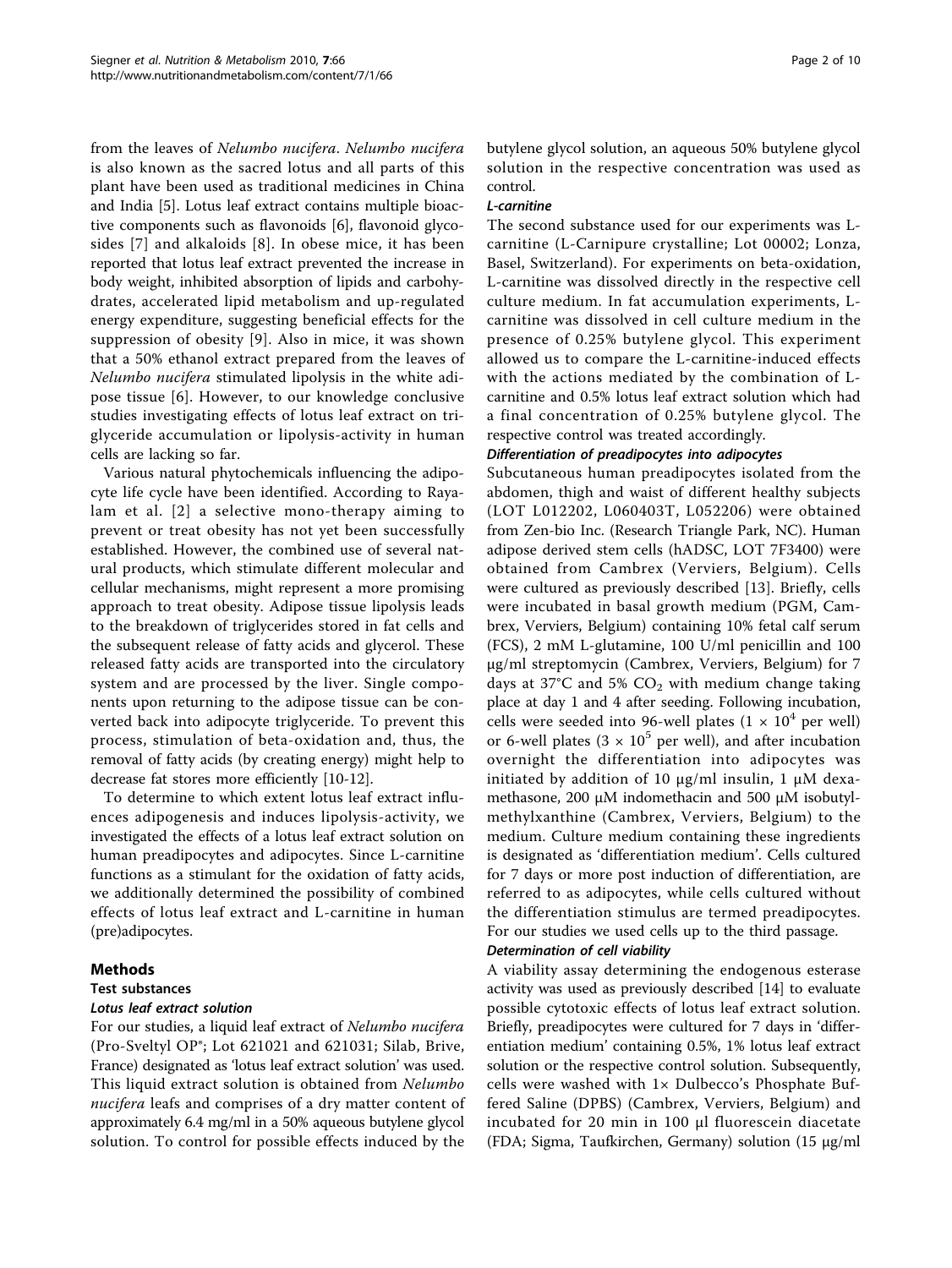FDA in 1× DPBS). Fluorescence was then determined (excitation at 491 nm/emission at 517 nm) using the 96 well plate reader Safire 1 (Tecan, Crailsheim, Germany). Determination of triglyceride accumulation

For experiments, preadipocytes were cultivated for 7 days in 'differentiation medium' supplemented with 0.5% or 1% lotus leaf extract solution, 0.01% L-carnitine, a combination of 0.01% L-carnitine and 0.5% lotus leaf extract solution or the respective control solutions.

The accumulation of triglycerides during differentiation was determined on day 7 using an AdipoRed Assay (Cambrex, Verviers, Belgium) according to the manufacturer's instructions. Fluorescence was detected (excitation at 485 nm/emission at 572 nm) and quantified in a 96-well plate reader Safire 1 (Tecan, Crailsheim, Germany).

For additional microscopic analysis, cells were incubated with AdipoRed reagent for 10 min at room temperature. Samples were analyzed by fluorescence microscopy using an Olympus IX71 microscope (Hamburg, Germany).

### Determination of glycerol release

Subcutaneous human preadipocytes or hADSCs were seeded in cell culture flasks (9  $\times$  10<sup>3</sup> cells/cm<sup>2</sup>) and cultured in Dulbecco's modified Eagle Medium-F12 (Gibco/BRL, Eggenstein, Germany) containing 10% FCS, 0.5% gentamycin (Gibco/BRL, Eggenstein, Germany), 33 μM biotin and 17 μM D-pantothenate (Sigma, Taufkirchen, Germany) at 37°C and 5%  $CO<sub>2</sub>$ . After 7 days, cells were transferred into 96-well plates  $(10^5 \text{ cells/well}).$ One day later, the medium was replaced with fresh medium containing 10% FCS, 0.5% gentamycin, 33 μM biotin, 17 μM D-pantothenate, 66 nM insulin, 1 nM T3, 100 nM hydrocortisol, 0.1 μg/ml apo-Transferrin and 1 μg/ml ciglitazone (all obtained from Sigma, Taufkirchen, Germany). After 3 days, the medium was substituted for medium of the same composition but lacking ciglitazone. Three days later, this medium was replaced by 'differentiation medium' and, cells were cultivated for 2 additional weeks.

Prior to incubation with test substances, the differentiated cells were cultured for one week in Dulbecco's modified Eagle Medium low Glucose (Cambrex, Verviers, Belgium) supplemented with 1% Bovine Albumin Fraction V, 100 U/ml penicillin, 100 μg/ml streptomycin and 1× Glutamax (all obtained from Gibco/BRL, Eggenstein, Germany). This culture medium is designated as 'maintenance medium'. Glycerol release was analyzed 28 days post induction of differentiation.

For experiments, cells were incubated in 200 μl 'maintenance medium' containing either 0.5% or 1% lotus leaf extract solution or control solution for 24 h at 37°C and  $5\%$  CO<sub>2</sub>. Free glycerol reagent and standard solution (Sigma, Taufkirchen, Germany, standard dilution: 125 to

1.95 μg/ml (1:1 mix ratio steps)) were used according to the manufacturer's instructions.

For measurement, 100 μl cell supernatant were obtained from each well and mixed with 100 μl free glycerol reagent using a 96-well plate. After 15 min of incubation at room temperature in the dark, absorption was measured in a Spectra MAX 96-well plate reader (Molecular Devices, Union City, CA) at 540 nm.

#### Quantification of ADD1/SREBP-1c gene expression

Subcutaneous human preadipocytes were cultured as described above. For experiments, cells were cultivated for 3, 6 and 9 days in 'differentiation medium' with or without 1% lotus leaf extract solution. Cells were harvested on day 3, 6 and 9 after induction of differentiation and homogenized in TRIzol® (Invitrogen, Karlsruhe, Germany) following the manufacturer's protocol. After reverse transcription, samples were analyzed for the adipocyte determination and differentiation factor 1 (ADD1/SREBP-1c) by Real-Time TaqMan®-PCR using the 7900HT Fast-Real-Time PCR System (Applied Biosystems, Darmstadt, Germany).

FAM labelled primers for qRT-PCR (Applied Biosystems, Forster City, CA) were as follows: Inventoried TaqMan Assays for the internal control glyceraldehyde-3-phosphate dehydrogenase (GAPDH; Hs99999905\_m1) and for the target RNA ADD1/SREBP-1c (Hs01088691\_m1). TaqMan® Fast Universal PCR Master Mix (Applied Biosystems, Forster City, CA) was used and the PCR was performed as recommended by the supplier. Real-time PCR data were analyzed using the Sequence detector version 2.3 software supplied with the 7900HT Fast-Real-Time PCR System (Applied Biosystems, Darmstadt, Germany). Quantification was achieved using the  $2^{-\Delta\Delta Ct}$  method which calculates the relative changes in gene expression of the target normalized to an endogenous reference (GAPDH).

### Immunofluorescence microscopic analysis

For immunofluorescence analysis, preadipocyte populations were grown on coverslips and incubated in 'differentiation medium' with or without 1% lotus leaf extract solution for 9 days as described above. Next, cells were fixed with 4% formaldehyde solution for 30 min at room temperature, washed with phosphate buffered saline (PBS) and permeabilized with 0.2% Triton X-100. After successive washing with PBS, fixed cells were pre-treated with PBS containing 10% donkey-serum for 30 min. Cells were then incubated for 1 h with primary antibodies directed against ADD1/SREBP-1c (sc 8984; Santa Cruz, Heidelberg, Germany). Coverslips were successively rinsed three times with PBS, and then incubated for 1 h with a secondary antibody labeled with Cy3. Cell nuclei were stained using Hoechst 33342 (1 μg/ml; Invitrogen, Karlsruhe, Germany). Results were determined using the Fluorescence microscope IX71 in combination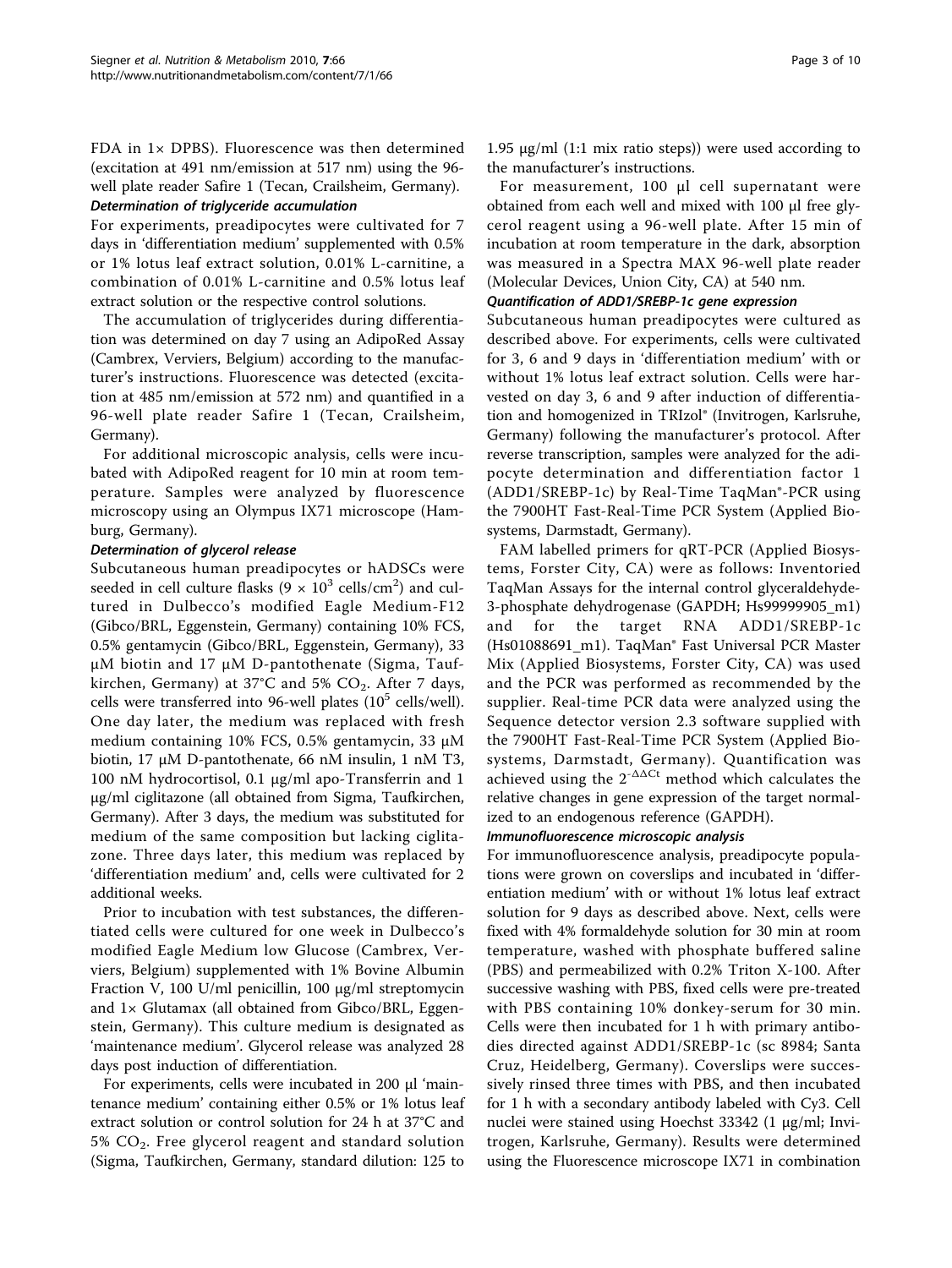with the software cell^F v. 2.4 (Olympus, Hamburg, Germany).

#### Determination of beta-oxidation

For determination of beta-oxidation, subcutaneous human preadipocytes were cultured according to the manufacturer's instructions as described above. Preadipocytes (300,000 cells/dish) were seeded into sterile 3.3 cm Nunclon Petri dishes (Nunc, Roskilde, Denmark) in PGM. The next day, beta-oxidation was measured as described below.

With respect to adipocyte populations, differentiation was induced by adding 10  $\mu$ g/ml insulin, 1  $\mu$ M dexamethasone, 200 μM indomethacin and 500 μM isobutylmethylxanthine (Cambrex, Verviers, Belgium) to the medium. Cells were cultured for 2 weeks with one medium change taking place after one week of culture. Prior to determination of beta-oxidation, adipocytes were incubated for 7 days in 'maintenance medium'.

For experiments, adipocytes were cultivated in 'maintenance medium' with and without 0.01%, 0.025% and 0.1% L-carnitine while preadipocytes were incubated with 0.1% L-carnitine, 0.5% or 1% lotus leaf extract solution solved in PGM. The medium was additionally supplemented with 8.8  $\mu$ M <sup>14</sup>C-labeled palmitic acid (Amersham Buchler GmbH, Braunschweig, Germany). Each dish was incubated for 18 h at 37°C in a sealed 125 ml Nalgene sterile plastic container (Nunc, Roskilde, Denmark) equipped with a rubber septum in its lid. In addition, the container contained a 2 ml reaction tube located in a purpose-built reck. Following incubation, 1 ml benzethonium hydroxide solution (Sigma-Aldrich, Steinheim, Germany) was injected as a  ${}^{14}CO_2$  scavenger into the reaction tube via the rubber septum using a syringe with a cannula. Cells were then lysed and  ${}^{14}CO_2$  was driven out by the injection of 600 μL of 7% trichloroacetic acid into the cell supernatant via the rubber septum. Following an incubation of 2 h at room temperature under gentle shaking, the sealed system was opened and the  ${}^{14}CO_2$  scavenger solution was transferred into a scintillator cup. Two mL of Ultima Gold scintillator liquid (Perkin Elmer, Boston, MA) were added and radioactivity was determined using a Beckman LS6500 liquid scintillation counter device (Beckman Coulter, Brea, CA). The amount of radioactive  ${}^{14}CO_2$  served as a measure for the quantity of beta-oxidation. Counts of control samples cultivated without L-carnitine or lotus leaf extract solution were set as 100%.

#### Statistical analysis

A significance level of 0.05 (alpha) was chosen for statistical analysis, based on two-sided hypothesis testing.

The following analysis was performed:

Check of normal distribution by means of Shapiro-Wilk's test.

Comparison versus control by means of repeated measures ANOVA with treatment as classification variable.

Comparison between experiments by means of ANCOVA with treatment as classification variable and control as covariable.

Where required, post-hoc pairwise comparison by means of generalized Tukey test.

Software used: SAS software package for Windows V9.1.3.

#### Results

#### Lotus leaf extract solution decreased triglyceride accumulation during adipogenesis

To investigate effects of lotus leaf extract solution on triglyceride accumulation during human preadipocyte/ adipocyte differentiation, cells were cultured in 'differentiation medium' for 7 days in the absence or presence of lotus leaf extract solution. As displayed in Figure [1A](#page-4-0), the majority of control cells showed an accumulation of triglycerides in the lipid droplets. In contrast, most cells incubated with 1% lotus leaf extract solution did not accumulate triglycerides as indicated by the absence of yellow staining.

To quantify these results, the total amount of triglyceride accumulation during (pre)adipocyte differentiation was determined (Figure [1B](#page-4-0)). Cells were cultured in the absence or presence of 0.5% (n = 12) or 1% (n = 12) lotus leaf extract solution. The results showed that lotus leaf extract solution decreased triglyceride accumulation in a dose-dependent manner. Cells treated with 'differentiation medium' containing 0.5% lotus leaf extract solution significantly ( $p < 0.0001$ ) decreased triglyceride levels to 77  $(\pm 3.4)$ % compared to control cells (set as 100%) whereas incubation with 1% lotus leaf extract solution significantly reduced ( $p < 0.0001$ ) triglyceride accumulation to 46 ( $\pm$  5.9)%.

In addition, a viability assay was used to determine any possible adverse effects of 0.5% ( $n = 12$ ) or 1% ( $n =$ 12) lotus leaf extract solution. As illustrated in Figure [1C](#page-4-0), control cells (set as 100%) and maturing adipocytes cultivated with  $0.5\%$  (100  $\pm$  4.9%) or 1% lotus leaf extract solution (97  $\pm$  6%) displayed comparable esterase activities indicating that the viability of cultured cells was not affected by incubation with lotus leaf extract solutions.

#### Lotus leaf extract solution stimulated lipolysis-activity in differentiated adipocytes

To address the question whether lotus leaf extract solution also stimulates lipolysis-activity by degrading triglycerides into free fatty acids and glycerol, we determined glycerol release from cell populations ( $n = 18$ ) cultivated in the presence or absence of lotus leaf extract solution. As our studies showed (Figure [2](#page-4-0)), treatment of adipocyte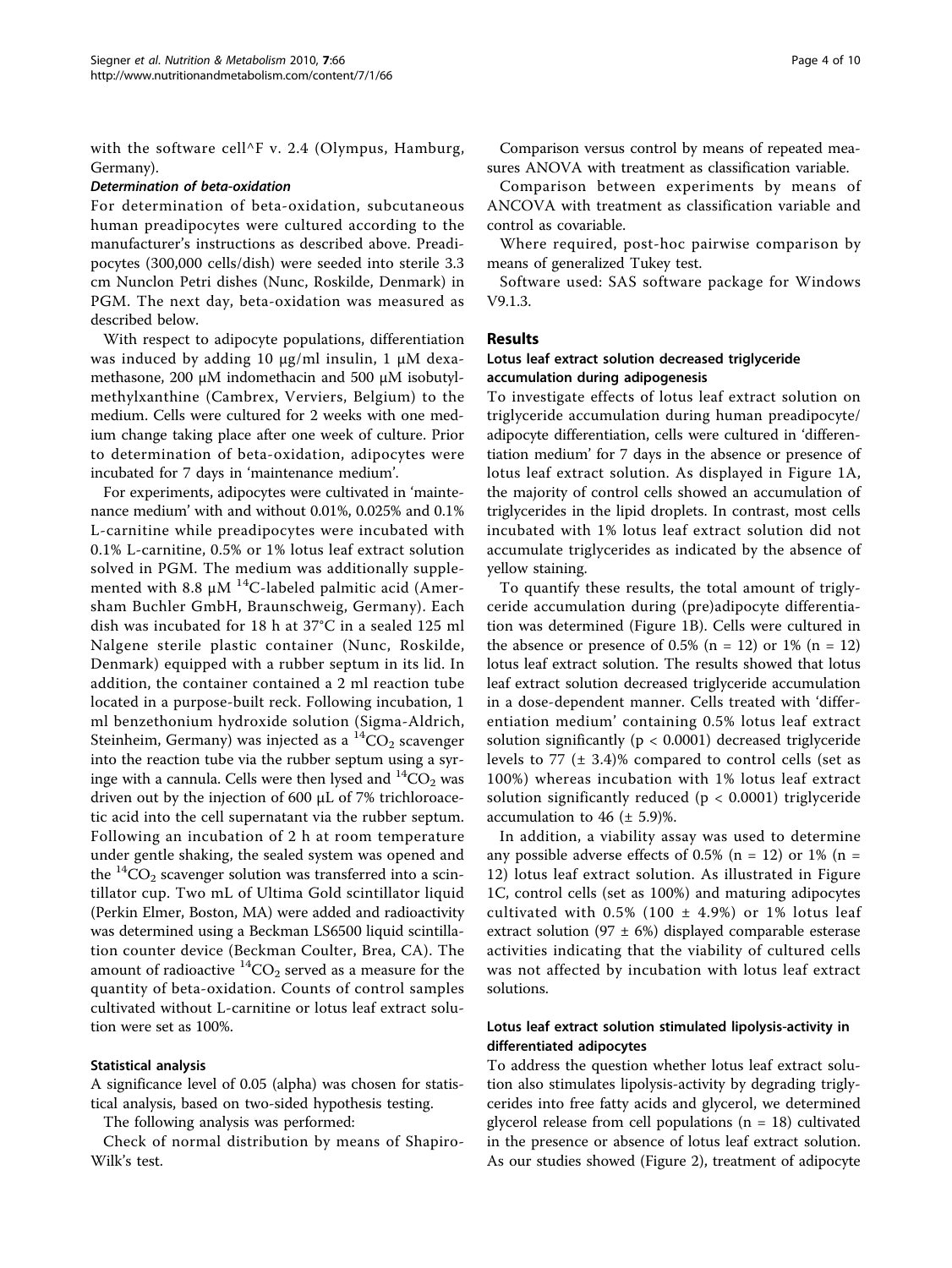<span id="page-4-0"></span>

or 1% lotus leaf extract solution ( $n = 12$ , each) compared to untreated control cells set as 100%. Results are depicted as mean  $\pm$ SD. Significant differences are marked with an asterisk (\* for p < 0.0001 against control).

cultures with 0.5% lotus leaf extract solution significantly ( $p < 0.0001$ ) increased the content of free glycerol to 356  $(\pm 76)$ % compared to control cells (set as 100%). Likewise, cultivation of cells with 1% lotus leaf extract solution induced a significant ( $p < 0.0001$ ) release of free glycerol to  $340 (\pm 80)$ % compared to control cells.



## Effects of lotus leaf extract solution on ADD1/SREBP-1c mRNA- and protein levels

To gain insight into the molecular events associated with the above described inhibition of triglyceride accumulation, cells were cultivated in the presence or absence of 1% lotus leaf extract solution. Three, 6 and 9 days after initiation of differentiation, gene expression of the essential adipogenic transcription factor ADD1/ SREBP-1c was determined relative to control cells by quantitative RT-PCR (Figure [3A;](#page-5-0)  $n = 3$ ). Compared to control cells (set as 100%), pre(adipocytes) incubated with 1% lotus leaf extract solution displayed a decrease in ADD1/SREBP-1c mRNA levels over time.

To investigate if the effects of lotus leaf extract solution on ADD1/SREBP-1c gene expression translate to the protein level, we incubated cells with 1% lotus leaf extract solution and determined the expression of ADD1/SREBP-1c using immunofluorescence analysis. In agreement with our previous findings, cells incubated with lotus leaf extract solution (Figure [3B b](#page-5-0) and [3B d](#page-5-0)) displayed only a weak ADD1/SREBP-1c signal compared to the control cells (Figure [3B a](#page-5-0) and [3B c\)](#page-5-0). Notably, the number of nuclei, stained with Hoechst 33342, was comparable in all investigated areas.

In summary, the results indicated that lotus leaf extract solution affects adipogenesis.

### Determination of effects of L-carnitine on beta-oxidation

To characterize a possible effect of L-carnitine and lotus leaf extract solution on beta-oxidation in human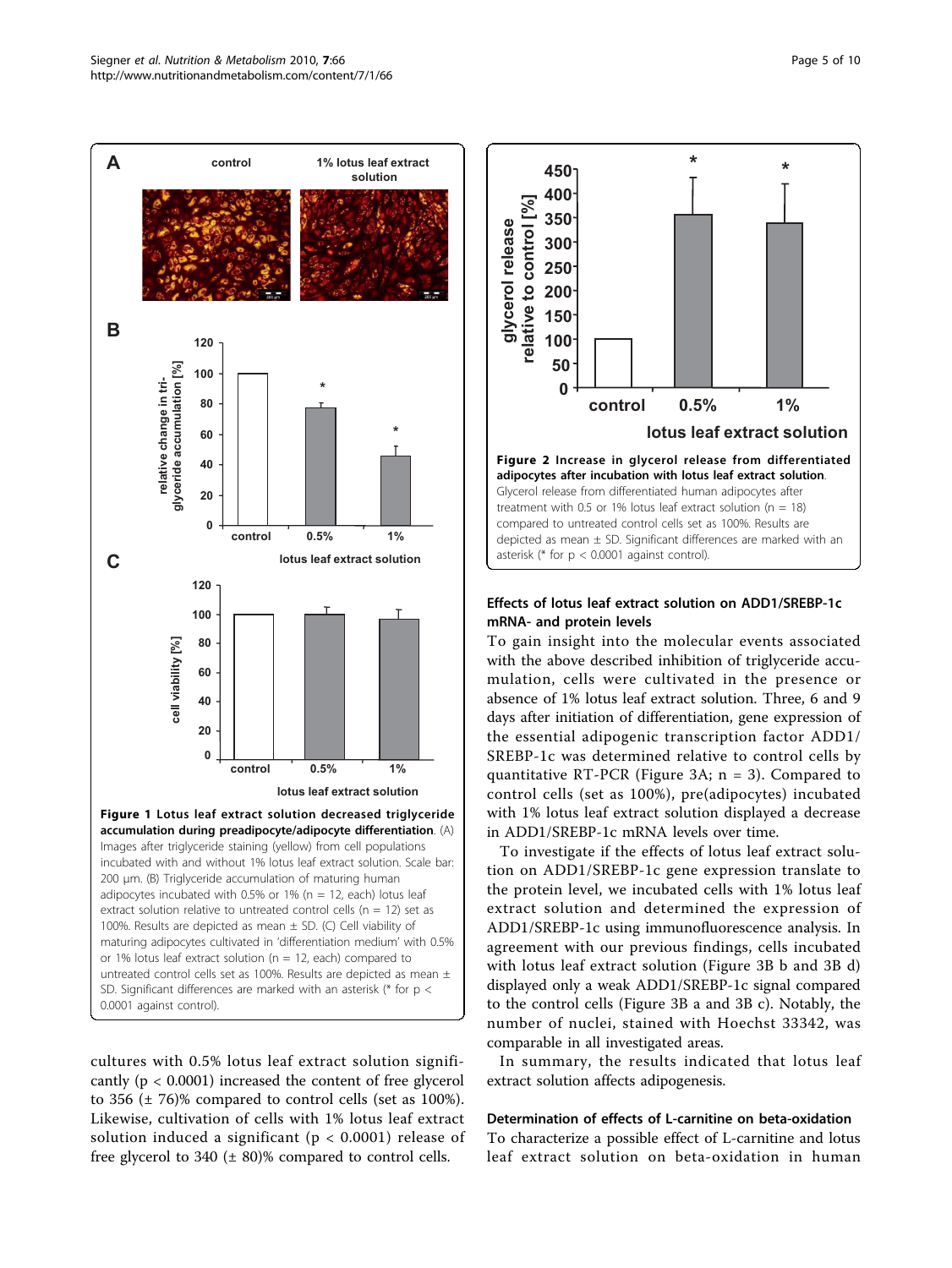preadipocytes ( $n = 7$ ) and differentiated adipocytes ( $n =$ 14), cells were incubated with L-carnitine, lotus leaf extract solution or without as described in the figure legend. As depicted in Figure [4A](#page-6-0) and [4B,](#page-6-0) the release of radioactively-labeled  $CO<sub>2</sub>$  was significantly (p < 0.0001) augmented in preadipocyte populations cultivated in the

was performed. a and b: Scale bar: 200 μm; c and d: Scale bar: 50 μm.

presence of 0.1% L-carnitine (272  $\pm$  48%) compared to controls (set as 100%). Similar results were observed in adipocyte cell cultures (240  $\pm$  39%). In addition, in adipocyte populations an increase in radioactively-labeled  $CO<sub>2</sub>$  was also observed when 0.025% (227  $\pm$  46%) and 0.01% (269  $\pm$  67%) L-carnitine was used, indicating that

<span id="page-5-0"></span>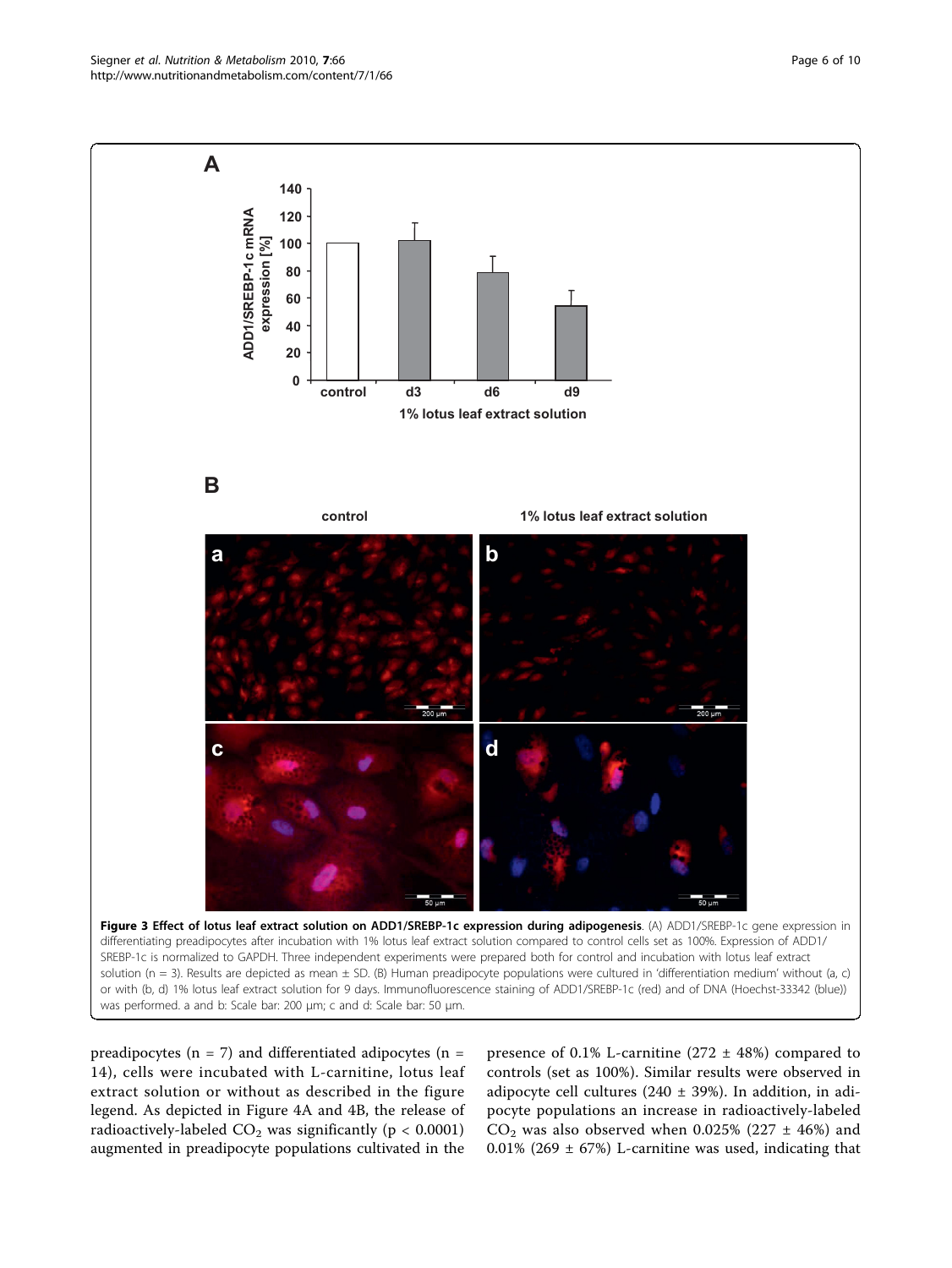<span id="page-6-0"></span>

differences was set at 150%. Results are depicted as mean  $\pm$  SD. Significant differences are marked with an asterisk (\* for p < 0.0001 against control).

even lower concentrations of L-carnitine affect betaoxidation. In contrast, preadipocyte incubation with 0.5% or 1% lotus leaf extract solution did not sufficiently affect the release of radioactively-labeled  $CO<sub>2</sub>$ .

# Additive effects of lotus leaf extract solution and Lcarnitine on triglyceride accumulation

Our previous results showed that L-carnitine stimulated beta-oxidation in preadipocytes as well as in mature adipocytes. Therefore, we investigated if a combined treatment of cells with L-carnitine and lotus leaf extract solution might result in a pronounced reduction of triglyceride accumulation during preadipocyte/adipocyte differentiation. As our data showed (Figure 5), compared to the respective control (set as 100%), incubation of cells with 0.01% L-carnitine (n = 10) or 0.5% lotus



leaf extract solution  $(n = 12)$  alone induced a significant decrease in triglyceride accumulation to 81 ( $\pm$  9.6)%  $(p = 0.0001)$  and 77 ( $\pm$  3.4)% ( $p < 0.0001$ ), respectively. However, supplementation of the cell culture medium with a combination of 0.01% L-carnitine and 0.5% lotus leaf extract solution  $(n = 12)$  reduced triglyceride levels significantly ( $p < 0.0001$ ) to 60 ( $\pm$  5.7)% compared to control cells (set as 100%). In addition, triglyceride levels of cells incubated with L-carnitine and lotus leaf extract solution were significantly ( $p < 0.0001$ , each) lower than triglyceride levels of cell populations which were cultivated in the presence of only one of the two actives.

# **Discussion**

The simultaneous regulation of different mechanisms involved in fat metabolism utilizing multiple natural compounds might be an appropriate approach to increase anti-obesity treatment efficiently. To put this approach into practice, we aimed to identify active ingredients that stimulate different processes. In a second step, we tested if a combination of these ingredients is able to cause a sustained decrease in fat stores.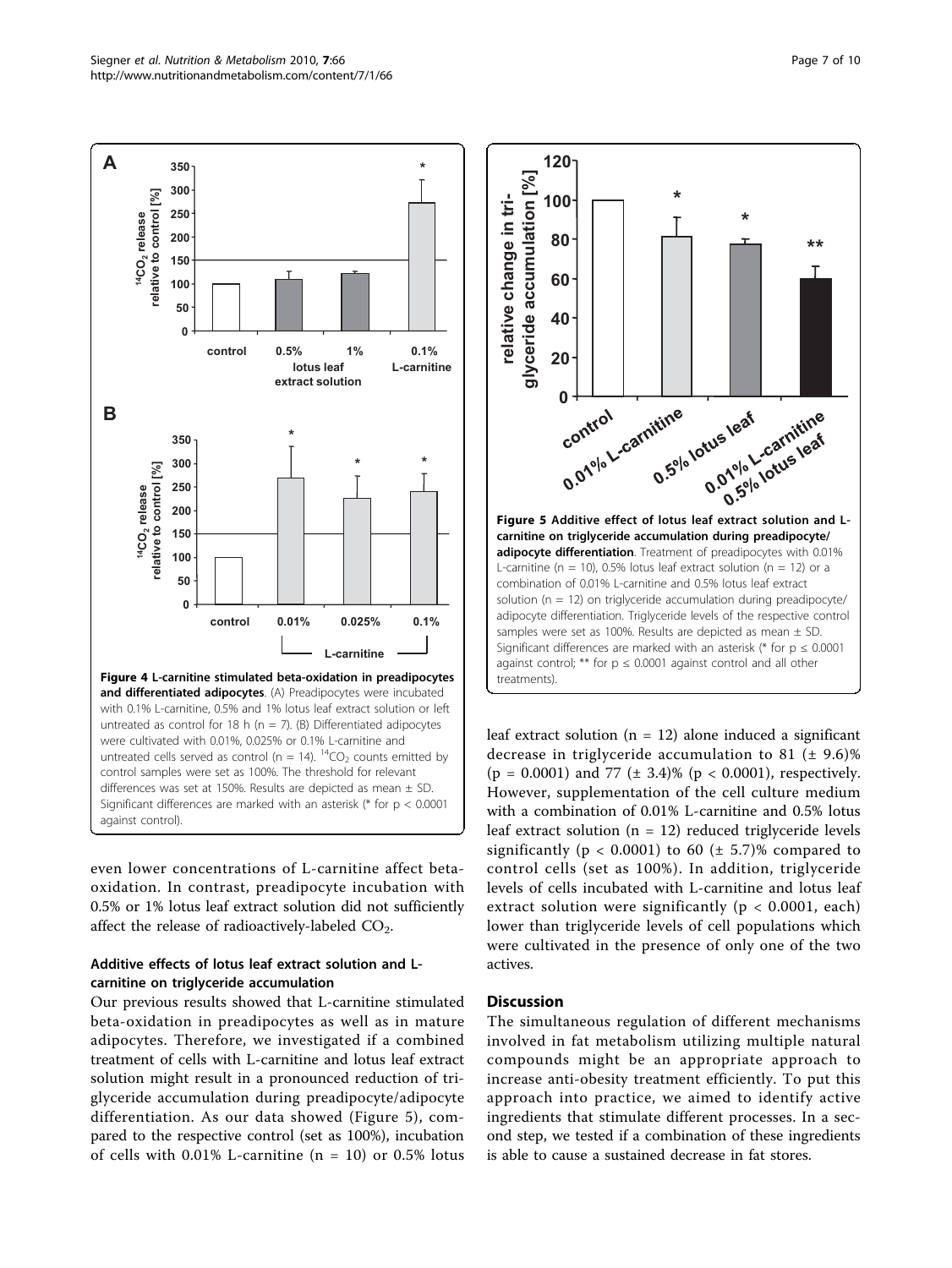To address the first part, we primarily studied the effects of lotus leaf extract solution on triglyceride accumulation and lipolysis-activity in human (pre)adipocytes.

As our data demonstrate, incubation with 1% lotus leaf extract solution decreased the number and content of lipid droplets during preadipocyte differentiation compared with control cells. In addition, both 0.5% and 1% lotus leaf extract solution significantly reduced triglyceride incorporation in human preadipocytes during adipogenesis in a dose-dependent manner. Importantly, this significant reduction in triglyceride accumulation was not due to toxic side effects exerted by the lotus leaf extract solution.

To investigate if the observed attenuation in triglyceride incorporation during adipogenesis might be due to the ability of lotus leaf extract solution to increase the conversion of triglycerides to fatty acids and glycerol, we measured the glycerol content in the supernatants of differentiated adipocyte cultures. Interestingly, our results show that lotus leaf extract solution significantly augmented lipolysis-activity.

In the literature it has been reported that a number of natural compounds inhibit adipogenesis on a molecular level [\[2](#page-8-0)]. The complex sequence of preadipocyte differentiation is initially triggered by transcription factoractivated signaling pathways [\[15](#page-9-0)]. Three classes of transcription factors are directly involved in adipogenesis: the peroxisome proliferator-activated receptor  $\gamma$ (PPAR $\gamma$ ), the CCAAT/enhancer binding proteins (C/ EBP $\alpha$ , C/EBPß and C/EBP $\delta$ ) and the adipocyte determination and differentiation factor 1 (ADD1/SREBP-1c) [[3\]](#page-8-0). ADD1/SREBP-1c is highly expressed in the liver and in adipose tissue and plays a crucial part in adipocyte differentiation [[16\]](#page-9-0). ADD1/SREBP-1c mRNA levels are augmented in determined preadipocytes and to a greater extent increased during the differentiation process [[16](#page-9-0),[17\]](#page-9-0). In addition to its role in adipogenesis, ADD1/ SREBP-1c has been associated with the regulation of genes linked to cholesterol metabolism. In this context, ADD1/SREBP-1c has been termed sterol regulatory element binding protein 1c (SREBP-1c) [[18](#page-9-0)].

To study if incubation with lotus leaf extract solution is associated with adipocyte differentiation, we investigated potential alterations in the mRNA- and protein levels of ADD1/SREBP-1c. Our results illustrate that differentiated adipocytes displayed an augmented ADD1/ SREBP-1c mRNA and protein expression. Interestingly, cells incubated in the presence of 1% lotus leaf extract solution showed a decreased ADD1/SREBP-1c mRNA expression. In addition, these cells exhibited only a weak ADD1/SREBP-1c signal as determined by immunofluorescence analysis indicating that cultivation in the presence of lotus leaf extract solution affects adipocyte differentiation.

According to our starting idea whether triglyceride accumulation can be reduced to an even greater extent by regulating another important process in fat metabolism, we investigated the impact of L-carnitine (alone or in combination with lotus leaf extract solution) on human primary preadipocytes/adipocytes.

L-carnitine (b-hydroxy-g-trimethylaminobutyric acid), a small, water-soluble, quaternary amine is known to play a role in mammalian lipid catabolism and maintenance of the body's energy metabolism. In humans, its homoeostasis is maintained by endogenous synthesis performed by the kidney, liver and brain, absorption from dietary sources and efficient tubular re-absorption by the kidney. Its daily requirements are mainly satisfied by diet. Major sources of L-carnitine in the human diet are meat, fish and dairy products [\[19](#page-9-0)]. L-carnitine represents an essential cofactor for long-chain fatty acid oxidation translocating long chain fatty acids across the mitochondrial membranes into the mitochondrial matrix, where beta-oxidation takes place. Through this mechanism, it supports the degradation of fatty acids and the concomitant production of biological energy in the form of ATP.

The role of L-carnitine supplementation in obesity treatment is discussed controversially in the scientific literature. In healthy adults without L-carnitine deficiency, fatty acid oxidation increased after L-carnitine supplementation (3 g/day) for 10 days [\[20](#page-9-0)]. In addition, in rats fed a high fat diet, L-carnitine supplementation significantly decreased food intake, whole body weight and adipose tissue accumulation [[21\]](#page-9-0). On the other hand, there are data suggesting that L-carnitine supplementation is not effective in inducing changes in body composition or weight reduction [[22\]](#page-9-0).

At the molecular level an anti-obesity effect of Lcarnitine is suggested by Lee and co-workers. They demonstrated in 3T3-L1 cells that L-carnitine stimulates lipolysis-activity and increases the expression of genes involved in beta-oxidation [[23\]](#page-9-0). Although the mouse 3T3-L1 cell line represents a well-established model system to study fat metabolism [[24\]](#page-9-0), known species-related differences in adipose tissue biology have to be taken into account. For this reason, we utilized primary cultured human cells throughout our experiments as these cells represent a better in vitro model for humans. In line with the study mentioned above [[23](#page-9-0)], we detected a significantly augmented beta-oxidation in human preadipocytes and differentiated adipocytes after incubation with L-carnitine compared to control cells. However, a stimulation of lipolysis-activity by L-carnitine was not observed (data not shown). Furthermore, an increase in beta-oxidation was not induced by lotus leaf extract solution, showing that both ingredients act on different processes during the adipocyte life cycle.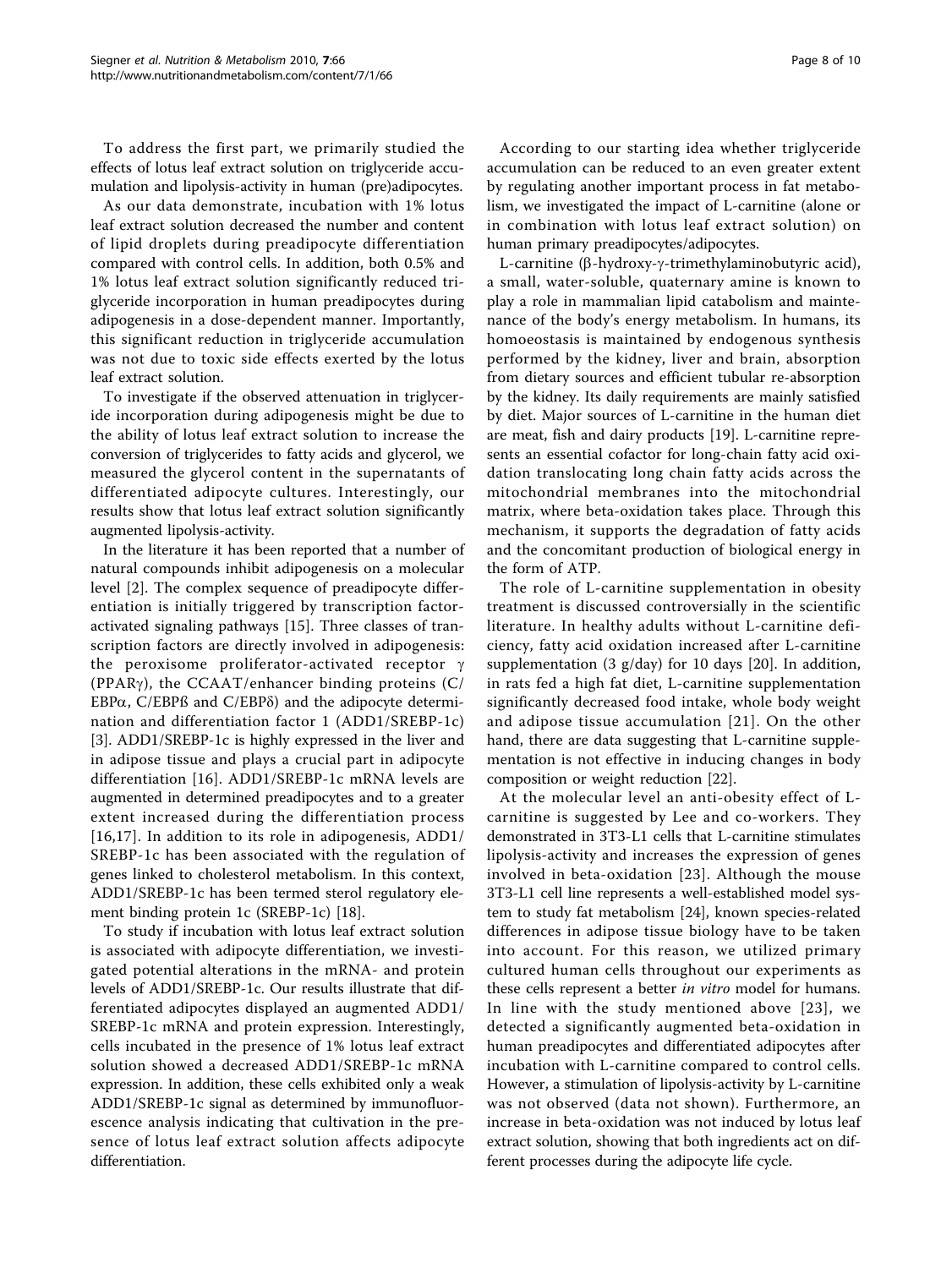<span id="page-8-0"></span>Murosaki et al. [11] demonstrated combined effects of L-carnitine, soy isoflavones, caffeine and arginine on triglyceride accumulation, lipolysis-activity and fatty acid oxidation using 3T3-L1 or HepG2 cells. Moreover, the combination of these compounds significantly suppressed lipogenesis in the liver when KK mice were food-deprived for 48 h and subsequently re-fed a fat free diet. In addition, body weight, adipose tissue weight, and triglyceride levels in the plasma and liver were reduced in obese KK mice given a low-fat diet. In a rat model with high fat diet-induced obesity a mixture composed of L-carnitine, G. cambogia extract and soy peptide attenuated visceral fat accumulation and improved dyslipidemia [\[25](#page-9-0)]. These reports support the notion that L-carnitine used in combination with other natural compounds of different origin can induce beneficial effects in obesity treatment.

Based on the findings of Murosaki and co-workers [11], we studied the combined effects of lotus leaf extract solution and L-carnitine on triglyceride accumulation during human preadipocyte/adipocyte differentiation. In line with our previous results, incubation of cells with 0.01% L-carnitine or 0.5% lotus leaf extract solution alone induced a significant decrease in triglyceride accumulation. However, compared with control cells, supplementation of cell culture medium with a combination of L-carnitine and lotus leaf extract solution resulted in an even greater reduction in triglyceride levels, clearly pointing to an additive effect induced by these two compounds. Nevertheless, the molecular pathway(s) leading to the described additive effect will have to be identified in future studies.

Although final confirmation is still lacking, it might be speculated that the increased (lotus leaf extract solutioninduced) lipolysis-activity in combination with the augmented (L-carnitine-induced) degradation of fatty acids not only leads to an increase in triglyceride degradation but also results in the elimination of triglycerides from the metabolic system. With respect to anti-obesity treatments, the last point is crucial, since accumulation of mobilized fatty acids in other tissues such as muscle or liver needs to be prevented.

### Conclusion

A wide range of health problems is related to an improper fat storage and release. Due to the increase in obesity-related disorders, cellular and molecular processes underlying fat metabolism have been investigated intensely in recent years.

In this context, we aimed to test a combination of natural compounds influencing different processes during the adipocyte life cycle to achieve synergistic and/or additive effects on cellular fat reduction. Overall, our data demonstrate that single treatment of primary human (pre)-adipocytes with lotus leaf extract solution modulated lipolysis-activity and also decreased adipogenesis. Additionally, L-carnitine augmented beta-oxidation in primary human adipocytes. Importantly, the combined treatment utilizing lotus leaf extract solution and L-carnitine led to a significant reduction in triglyceride accumulation compared to the single use of these natural sources. By simultaneously stimulating different pathways associated with fat storage a better potential for the treatment and prevention of obesity might be achieved.

#### Acknowledgements

We kindly thank Mrs. Leneveu-Duchemin (Biometrics, Beiersdorf AG) for conducting expert statistical analysis. We also thank Mr. A. Allan for the critical review of the manuscript.

#### Authors' contributions

RS performed the experiments concerning beta-oxidation and qRT-PCR. Moreover, he assisted with interpretation of the results and helped draft the manuscript. RS and UH analyzed the triglyceride accumulation and viability during adipocyte differentiation. JS analyzed the lipolytic activity of differentiated adipocytes and performed the immunofluorescence experiments. SH, TR AS, HW and FS assisted with interpretation of the results. MW supervised the analyses and helped to draft the manuscript. All authors read and approved the final manuscript.

#### Competing interests

The authors declare that they have no competing interests.

#### Received: 9 April 2010 Accepted: 5 August 2010 Published: 5 August 2010

#### References

- Visscher TL, Seidell JC: [The public health impact of obesity.](http://www.ncbi.nlm.nih.gov/pubmed/11274526?dopt=Abstract) Annu Rev Public Health 2001, 22:355-375.
- 2. Rayalam S, Della-Fera MA, Baile CA: [Phytochemicals and regulation of the](http://www.ncbi.nlm.nih.gov/pubmed/18495457?dopt=Abstract) [adipocyte life cycle.](http://www.ncbi.nlm.nih.gov/pubmed/18495457?dopt=Abstract) J Nutr Biochem 2008, 19(11):717-726.
- 3. Rosen ED, Walkey CJ, Puigserver P, Spiegelman BM: [Transcriptional](http://www.ncbi.nlm.nih.gov/pubmed/10837022?dopt=Abstract) [regulation of adipogenesis.](http://www.ncbi.nlm.nih.gov/pubmed/10837022?dopt=Abstract) Genes Dev 2000, 14(11):1293-1307.
- 4. Gregoire FM: Adipocyte differentiation: From fibroblast to endocrine cell. Exp Biol Med 2001, 226(1):997-1002.
- 5. Mukherjee PK, Mukherjee D, Maji AK, Rai S, Heinrich M: [The sacred lotus](http://www.ncbi.nlm.nih.gov/pubmed/19298686?dopt=Abstract) [\(Nelumbo nucifera\) - phytochemical and therapeutic profile.](http://www.ncbi.nlm.nih.gov/pubmed/19298686?dopt=Abstract) J Pharm Pharmacol 2009, 61(4):407-422.
- 6. Ohkoshi E, Miyazaki H, Shindo K, Watanabe H, Yoshida A, Yajima H: [Constituents from the leaves of Nelumbo nucifera stimulate lipolysis in](http://www.ncbi.nlm.nih.gov/pubmed/17893829?dopt=Abstract) [the white adipose tissue of mice.](http://www.ncbi.nlm.nih.gov/pubmed/17893829?dopt=Abstract) Planta Med 2007, 73(12):1255-1259.
- 7. Goo HR, Choi JS, Na DH: [Simultaneous determination of quercetin and its](http://www.ncbi.nlm.nih.gov/pubmed/19280149?dopt=Abstract) [glycosides from the leaves of Nelumbo nucifera by reversed-phase high](http://www.ncbi.nlm.nih.gov/pubmed/19280149?dopt=Abstract)[performance liquid chromatography.](http://www.ncbi.nlm.nih.gov/pubmed/19280149?dopt=Abstract) Arch Pharm Res 2009, 32(2):201-206.
- 8. Kashiwada Y, Aoshima A, Ikeshiro Y, Chen YP, Furukawa H, Itoigawa M, Fujioka T, Mihashi K, Cosentino LM, Morris-Natschke SL, Lee KH: [Anti-HIV](http://www.ncbi.nlm.nih.gov/pubmed/15598565?dopt=Abstract) [benzylisoquinoline alkaloids and flavonoids from the leaves of Nelumbo](http://www.ncbi.nlm.nih.gov/pubmed/15598565?dopt=Abstract) [nucifera, and structure-activity correlations with related alkaloids.](http://www.ncbi.nlm.nih.gov/pubmed/15598565?dopt=Abstract) Bioorg Med Chem 2005, 13(2):443-448.
- 9. Ono Y, Hattori E, Fukaya Y, Imai S, Ohizumi Y: [Anti-obesity effect of](http://www.ncbi.nlm.nih.gov/pubmed/16495025?dopt=Abstract) [Nelumbo nucifera leaves extract in mice and rats.](http://www.ncbi.nlm.nih.gov/pubmed/16495025?dopt=Abstract) J Ethnopharmacol 2006, 106(2):238-244.
- 10. Langin D: [Adipose tissue lipolysis as a metabolic pathway to define](http://www.ncbi.nlm.nih.gov/pubmed/16644234?dopt=Abstract) [pharmacological strategies against obesity and the metabolic syndrome.](http://www.ncbi.nlm.nih.gov/pubmed/16644234?dopt=Abstract) Pharmacol Res 2006, 53(6):482-491.
- 11. Murosaki S, Lee TR, Muroyama K, Shin ES, Cho SY, Yamamoto Y, Lee SJ: [A](http://www.ncbi.nlm.nih.gov/pubmed/17885007?dopt=Abstract) [combination of caffeine, arginine, soy isoflavones, and L-carnitine](http://www.ncbi.nlm.nih.gov/pubmed/17885007?dopt=Abstract) [enhances both lipolysis and fatty acid oxidation in 3T3-L1 and HepG2](http://www.ncbi.nlm.nih.gov/pubmed/17885007?dopt=Abstract) [cells in vitro and in KK mice in vivo.](http://www.ncbi.nlm.nih.gov/pubmed/17885007?dopt=Abstract) J Nutr 2007, 137(10):2252-2257.